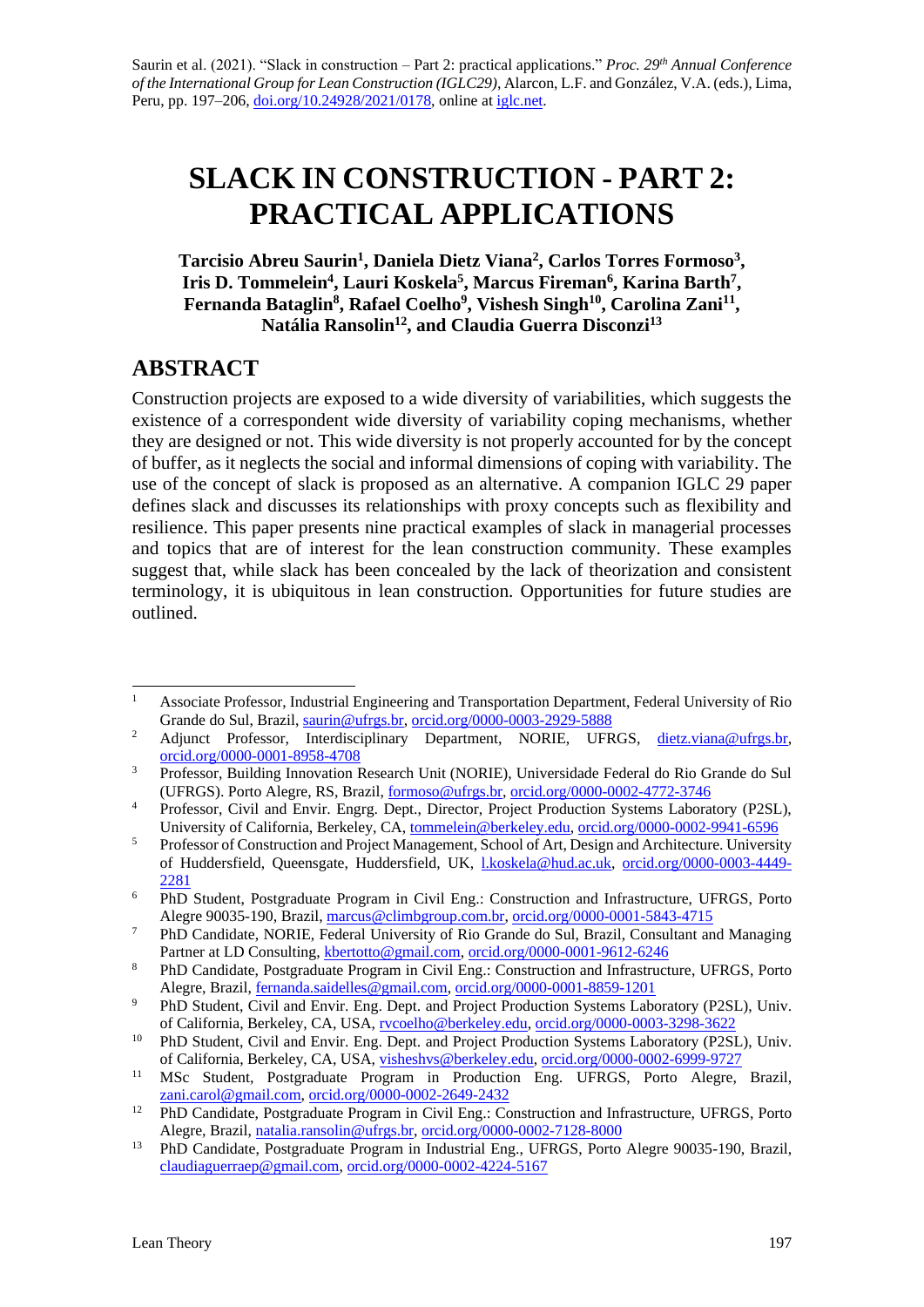# **KEYWORDS**

Slack, complexity, concept map.

### **INTRODUCTION**

Construction projects are subject to a wide range of variabilities, which reflects their complex nature and interactions with the external environment. According to Koskela (2000) there are eight groups of preconditions for the start of construction tasks: design, components and materials, workers, equipment, space, connecting works, external conditions, and temporary facilities. These preconditions can vary across a number of dimensions such as time (e.g., when they are made available too late or too early) and precision (e.g., non-conformance to technical specifications) (Hollangel, 2012).

As a result, variability coping mechanisms (either designed or not) are likely to cover a wide range of possibilities. In fact, a match between variabilities and their countermeasures is necessary in complex systems as stated by the law of requisite variety (Ashby, 1991). This law states that a system can be stable only if the number of possible states of its control mechanisms is equal to or greater than the number of possible states of the system. Thus, there should be a minimum variety of (e.g., skills, materials and tools) to match the variety from the environment (e.g., demand volatility, resources availability).

However, variability coping mechanisms in construction and in other sectors are usually approached in the production management literature from a limited perspective, as formed by three types of buffers, namely capacity, inventories, and time (Spearman and Hopp, 2020). Furthermore, the literature on buffers neglects both the social and the informal dimensions of variability coping, offering an overly technical and mechanistic perspective. For these reasons, Formoso et al. (2021) (a companion publication to this paper) propose the use of a new concept and theorization capable of: *(i)* integrating a wide range of variability coping mechanisms that account for both formal and informal approaches, across all relevant processes at the micro, meso, and macro levels of project production systems; and *(ii)* inspiring a revision of lean construction practices so as to check (and increase) the extent to which they are fit to the growing levels of complexity and risk that characterize construction projects. Formoso et al. (2021) argue that the concept of slack can fulfil this knowledge gap.

Slack is defined by Bourgeois (1981) as "a cushion of actual or potential resources which allows an organization to adapt successfully to internal pressures for adjustment or to external pressures for change in policy". Formoso et al. (2021) explored how slack is related to other proxy terms (e.g., flexibility, resilience) and presented a concept map that schematically illustrates their relationships. The present paper further illuminates the concept of slack in construction by presenting a number of practical examples derived from both the literature and the authors' experience as lean construction scholars and practitioners. These examples encompass managerial processes and topics that are of interest to the lean construction community such as production planning and control, lean and BIM, safety management, supply chain management, and off-site construction. Based on this, we intend to reinforce the theoretical relevance and practical utility of the concept of slack to lean construction. In fact, while slack seems to be ubiquitous in lean construction, it has been concealed by the lack of theorization and consistent terminology. Opportunities for further studies are discussed.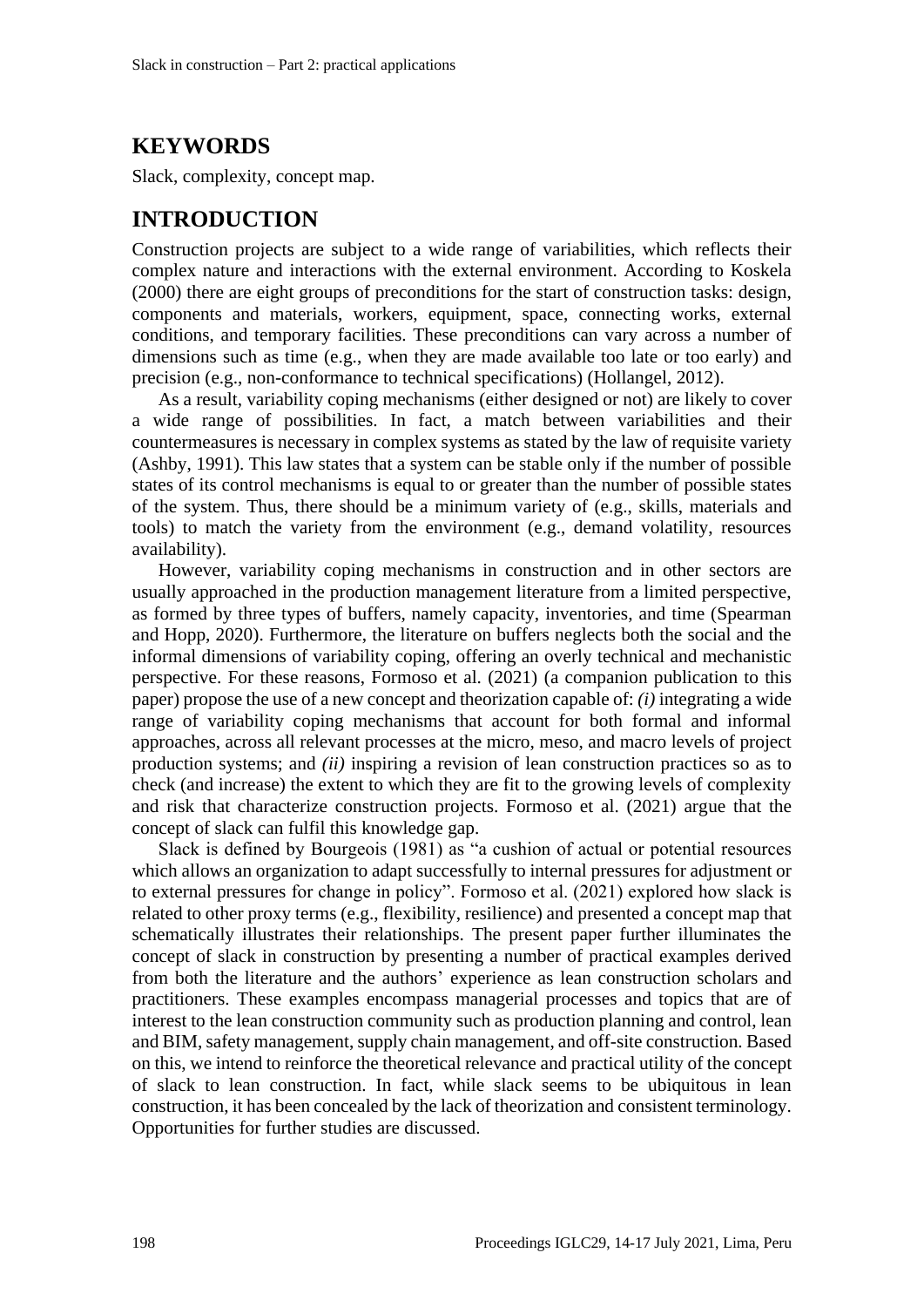# **EXAMPLES OF SLACK IN PRODUCTION MANAGEMENT**

The nine examples of slack presented next stem from two sources: *(i)* research projects underway led by some of the 13 authors of this paper on the topics of lean construction, resilience engineering, and production planning and control – the authors have had access to diverse empirical settings such as large construction projects where lean construction principles have been applied (e.g., Fireman and Saurin, 2020) and the built environment of healthcare facilities (e.g., Ransolin et al., 2020); and *(ii)* reinterpretation of known management practices (e.g., BIM, escape emergency routes in buildings) from the viewpoint of slack. These examples are classified according to: *(i)* the slack strategies adopted (Table 1); *(ii)* the slack resources involved; *(iii)* the rationale for using slack (i.e., why is slack needed?); and *(iv)* the unintended consequences of using slack.

The examples are presented in Figures 1 through 9.

| <b>Slack strategies</b>     | <b>Definition</b>                                                                                                                                                                                                                      |
|-----------------------------|----------------------------------------------------------------------------------------------------------------------------------------------------------------------------------------------------------------------------------------|
| <b>Flexibility</b>          | The ability of an organization to deploy and redeploy its resources<br>effectively in response to changing environmental and internal<br>conditions (Gerwin, 1993).                                                                    |
| Redundancy                  | A condition where some types of resources are provided in<br>addition to the minimum necessary to perform a specific function<br>(Nonaka, 1990), or when more than one resource performs a<br>required function (Azadeh et al., 2016). |
| <b>Margins of manoeuvre</b> | It addresses the creation or maintenance of margins and<br>additional resources that allow the system to continue to function<br>despite unexpected demands (Saurin and Werle, 2017)                                                   |

Table 1: Slack strategies (adapted from Formoso et al. 2021)

| <b>Strategy of deployment</b><br><b>Flexibility</b><br><b>Resources</b><br>People (amount of)<br>People (problem-solving)<br>perspectives)           | <b>Last Day</b><br>Task C<br><b>Daily Meeting</b>                                                                                                                                                                                            | <b>Current Day</b><br>Task A<br>$\theta$ $\theta$                                                                                                               |
|------------------------------------------------------------------------------------------------------------------------------------------------------|----------------------------------------------------------------------------------------------------------------------------------------------------------------------------------------------------------------------------------------------|-----------------------------------------------------------------------------------------------------------------------------------------------------------------|
| <b>Description</b>                                                                                                                                   | Why is slack needed?                                                                                                                                                                                                                         | <b>Unintended consequences</b>                                                                                                                                  |
| Reallocation of workers across<br>gangs and shifts in order to meet<br>daily production goals. This<br>decision-making occurred in<br>daily huddles. | In the construction of an airport<br>terminal, the conclusion of a<br>certain construction phase after<br>the deadline was subject to<br>contractual penalty. Workers<br>were reallocated across gangs in<br>order to compensate for delays. | The reallocation of workers<br>implied waste from moving<br>their equipment and tools. Also,<br>activities from which workers<br>were removed could be delayed. |

Figure 1: Example 1 – slack in production planning and control (based on Fireman and Saurin, 2020)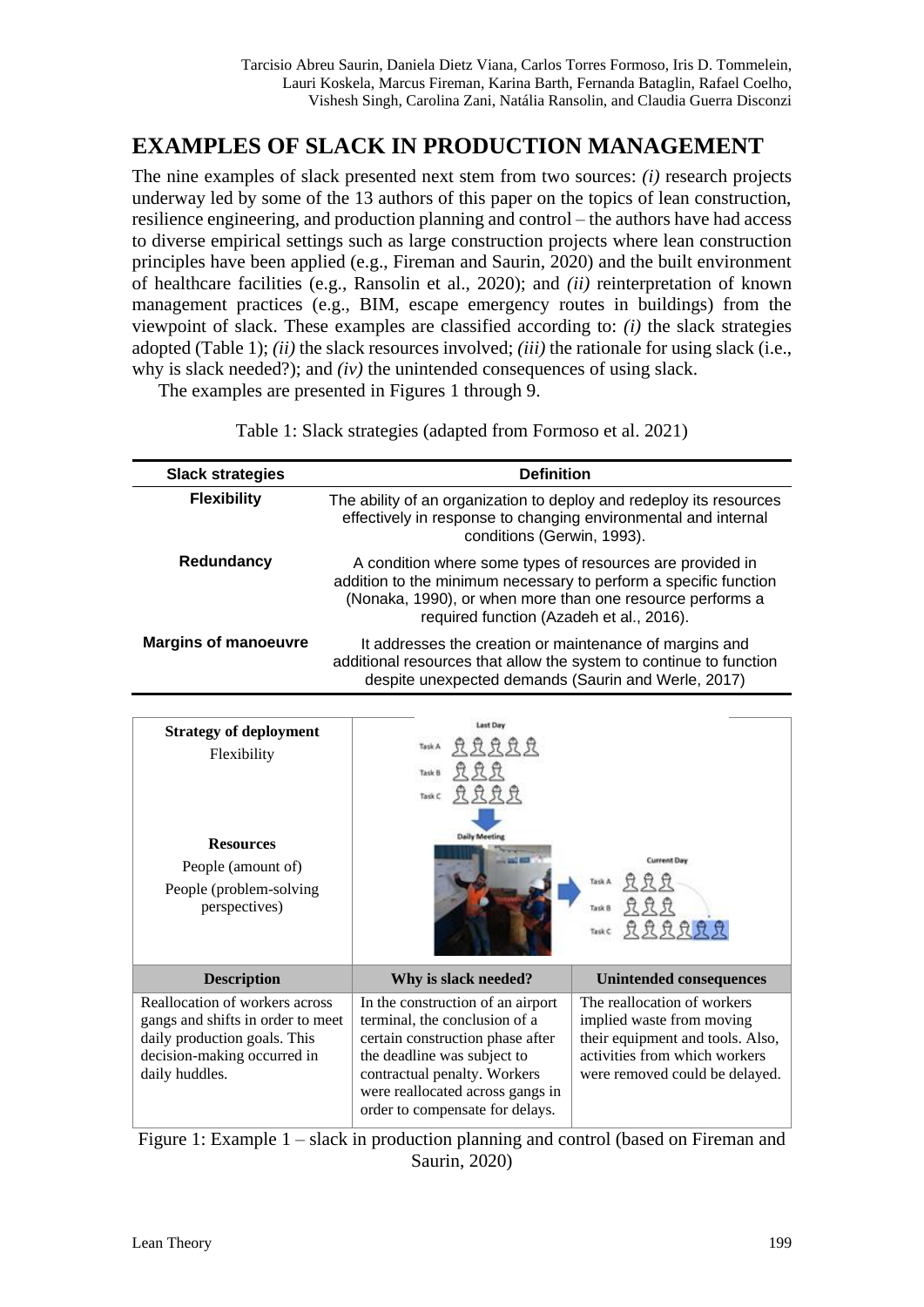| <b>Strategy of deployment</b><br>Redundancy<br><b>Resource</b><br>Design                                                   | ý<br>Amaral 2015                                                                                                                             |                                                                                                                                                                 |
|----------------------------------------------------------------------------------------------------------------------------|----------------------------------------------------------------------------------------------------------------------------------------------|-----------------------------------------------------------------------------------------------------------------------------------------------------------------|
| <b>Description</b>                                                                                                         | Why is slack needed?                                                                                                                         | Unintended consequences                                                                                                                                         |
| Alternative designs, considering<br>different types of soil, for the<br>foundations of electricity<br>transmission towers. | Due to the heterogeneity of the<br>soil and the limited soil surveys,<br>the standard design of the<br>foundations may not be<br>applicable. | Extra short-term costs for<br>producing alternative designs.<br>These costs may pay back in the<br>long-term as the same design is<br>reused in other projects. |

Figure 2: Example 2 – set-based product design as slack



Figure 3: Example 3 – multi-skilled workers as slack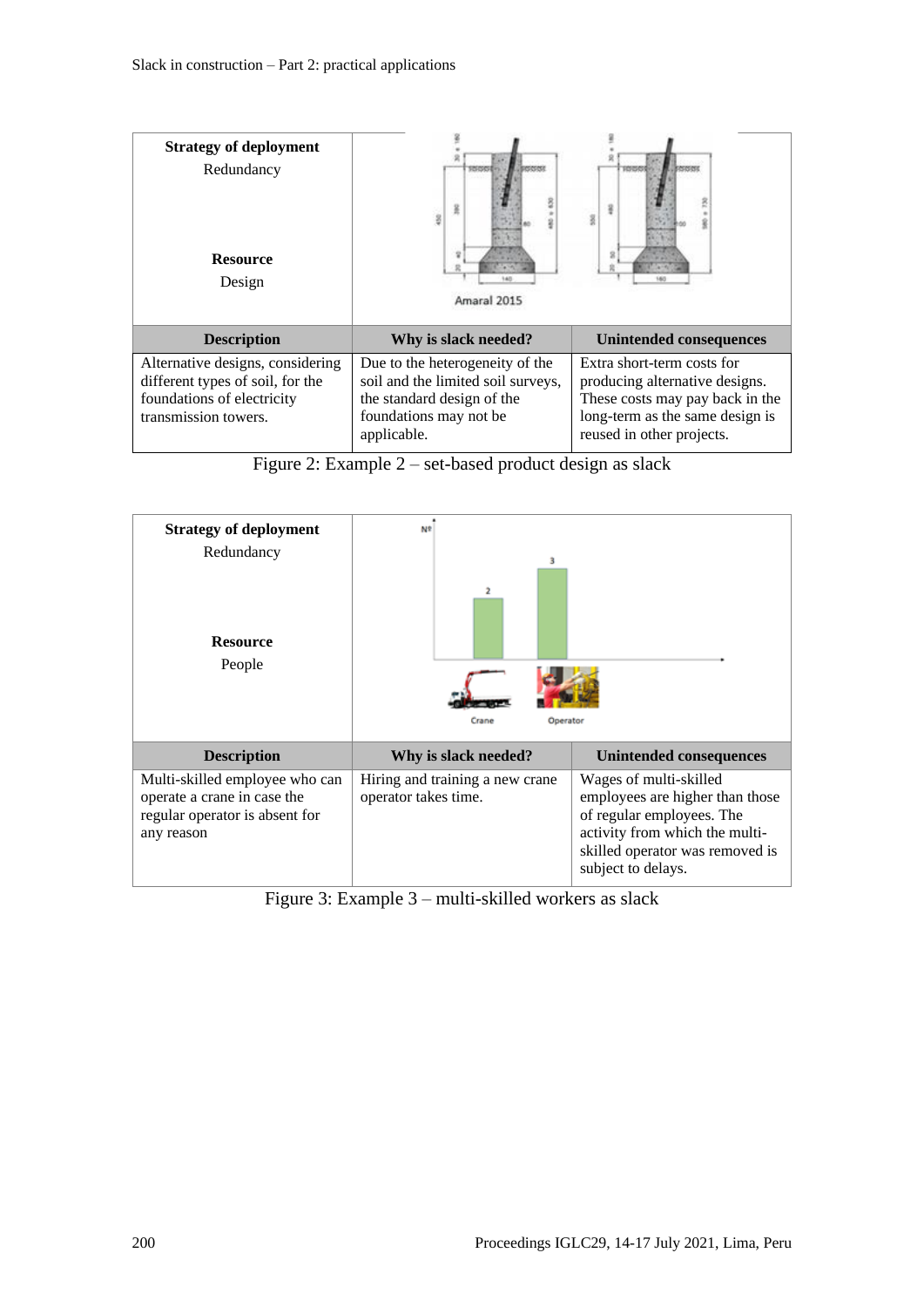| <b>Strategy of deployment</b><br>Margins of manoeuvre<br><b>Resource</b><br>Space                                                                                       | Figure source: https://participatorymedicine.org/epatients/2019/07/a-familys-guide-<br>to-critical-care-part1.html                          |                                                                                          |
|-------------------------------------------------------------------------------------------------------------------------------------------------------------------------|---------------------------------------------------------------------------------------------------------------------------------------------|------------------------------------------------------------------------------------------|
| <b>Description</b>                                                                                                                                                      | Why is slack needed?                                                                                                                        | <b>Unintended consequences</b>                                                           |
| The layout of the patient bay in<br>an intensive care unit can be<br>changed to some extent in order<br>to facilitate the provision of care<br>(Ransolin et al., 2020). | In the standard layout,<br>caregivers do not have 360°<br>access around the bedside,<br>which is necessary for some<br>clinical procedures. | Layout changes cause<br>discomfort to the patient and<br>increase the risk of accidents. |

Figure 4: Example 4 – changes in the layout of bays in hospitals as slack

| <b>Strategy of deployment</b><br>Margin of manoeuvre<br><b>Resources</b><br>Space<br>Equipment |                                                                                                                | Figure source:https://gleneagles.hk/facilities-services/explore-facilities-and-<br>services/general-facilities/intensive-care-unit                                                           |
|------------------------------------------------------------------------------------------------|----------------------------------------------------------------------------------------------------------------|----------------------------------------------------------------------------------------------------------------------------------------------------------------------------------------------|
| <b>Description</b>                                                                             | Why is slack needed?                                                                                           | <b>Unintended consequences</b>                                                                                                                                                               |
| Regular in-patient wards that<br>can be adapted to intensive care.                             | Surges in demand, such as<br>during the COVID-19<br>pandemic, imply the need for<br>extra intensive care beds. | Some requirements of ICU<br>clinicians may not be fully met<br>in the adapted in-patient wards -<br>e.g., simultaneous visibility of<br>all beds from a central area,<br>collaborative work. |

Figure 5: Example 5 – In-patient wards that can be adapted to intensive care (Capolongo et al., 2020).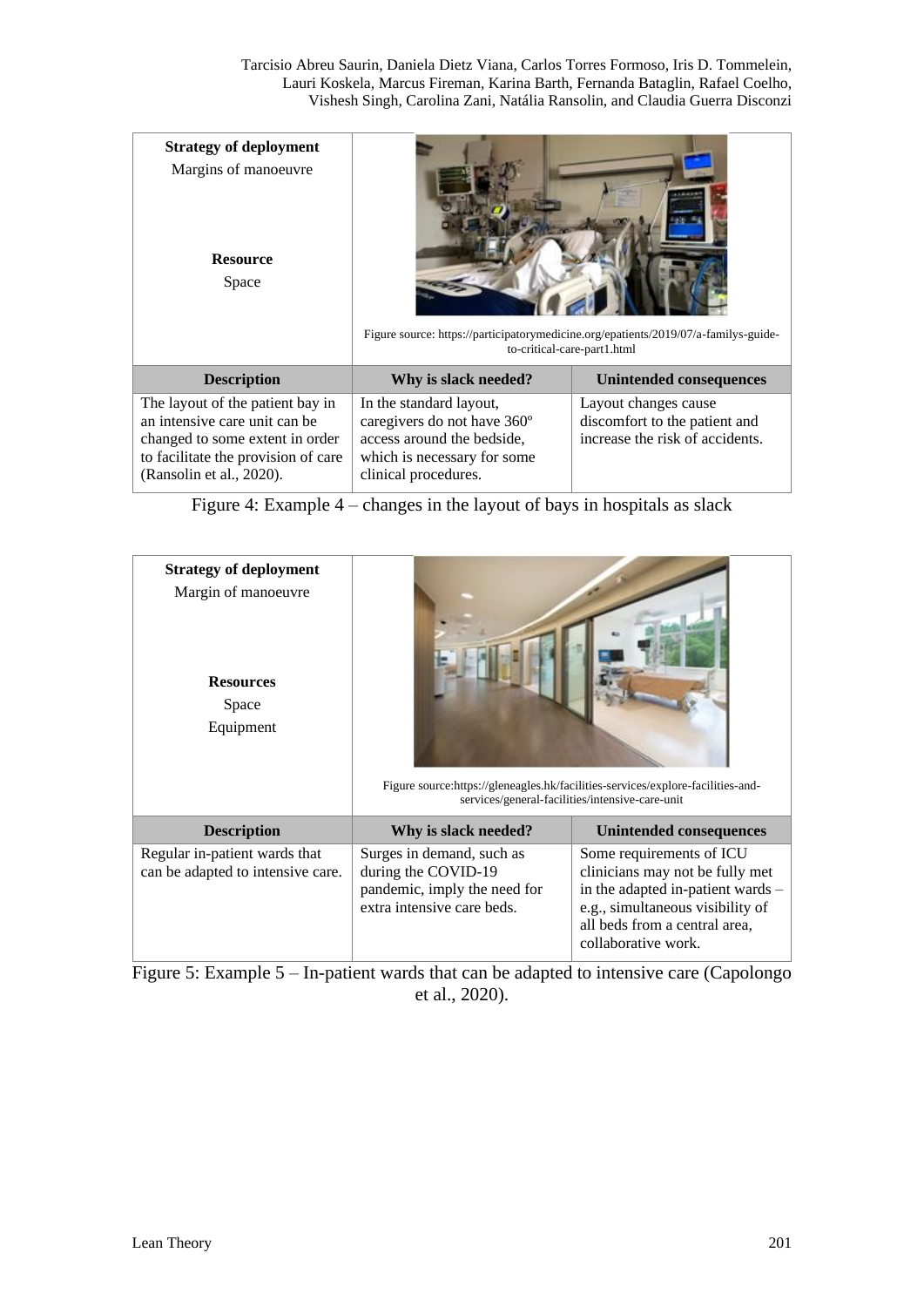| <b>Strategy of deployment</b><br>Redundancy<br><b>Resource</b><br>Space    |                                                                                       | PISO TERREO<br><b>DER KETA AL</b><br><b>HORACE CAR</b><br><b>CONTRACTOR IN A PARTIES</b> |
|----------------------------------------------------------------------------|---------------------------------------------------------------------------------------|------------------------------------------------------------------------------------------|
| <b>Description</b>                                                         | Why is slack needed?                                                                  | <b>Unintended consequences</b>                                                           |
| More than one escape route or<br>emergency exit (e.g., in case of<br>fire) | One of the escape routes or exits<br>may be overcrowded or<br>temporarily unavailable | Costs with refurbishment and<br>adaptation of facilities as to<br>provide alternatives   |

Figure 6: Example 6 – alternative escape routes and exits as slack (Kendik, 1986).

| <b>Strategy of deployment</b><br>Redundancy<br><b>Resource</b><br>Materials                                                                                                                                         | Batch A16<br>Batch A15<br>Batch A14<br>Batch A13<br>Batch A12<br>Batch A11<br>Batch A10<br>Batch A9<br>-----<br>Batch A8<br>-----<br>Batch A7<br>Batch A6<br>Batch A5<br>-----<br>Batch A4<br>Batch A3<br>Batch A2<br>Batch A1                                                                                  | <u>้</u> มีพีพี่ผีพี่พี่ 8 ธ. 6 ธ. 6 ช.                                                                                                                                                                                                                                                          |
|---------------------------------------------------------------------------------------------------------------------------------------------------------------------------------------------------------------------|-----------------------------------------------------------------------------------------------------------------------------------------------------------------------------------------------------------------------------------------------------------------------------------------------------------------|--------------------------------------------------------------------------------------------------------------------------------------------------------------------------------------------------------------------------------------------------------------------------------------------------|
| <b>Description</b>                                                                                                                                                                                                  | Why is slack needed?                                                                                                                                                                                                                                                                                            | <b>Unintended consequences</b>                                                                                                                                                                                                                                                                   |
| Overproduction of prefabricated<br>concrete structure in the<br>manufacturing plant and the<br>consequent early delivery of<br>components to the construction<br>site, thus increasing levels of<br>work-in-process | Lack of synchronization<br>between the schedules of the<br>manufacturing plant and the<br>construction site. Furthermore,<br>the payment for the supplier of<br>prefabricated components were<br>based on the amount of<br>materials delivered to the<br>construction site, which<br>encouraged overproduction. | In fact, this example of slack is<br>closer to waste (i.e., it adds<br>unnecessary variability) than<br>protection against variability.<br>High levels of work-in-process<br>create difficulties for<br>construction site logistics and<br>require extra space for the<br>storage of components. |

Figure 7: Example 7 – work-in-progress in prefabricated building systems as slack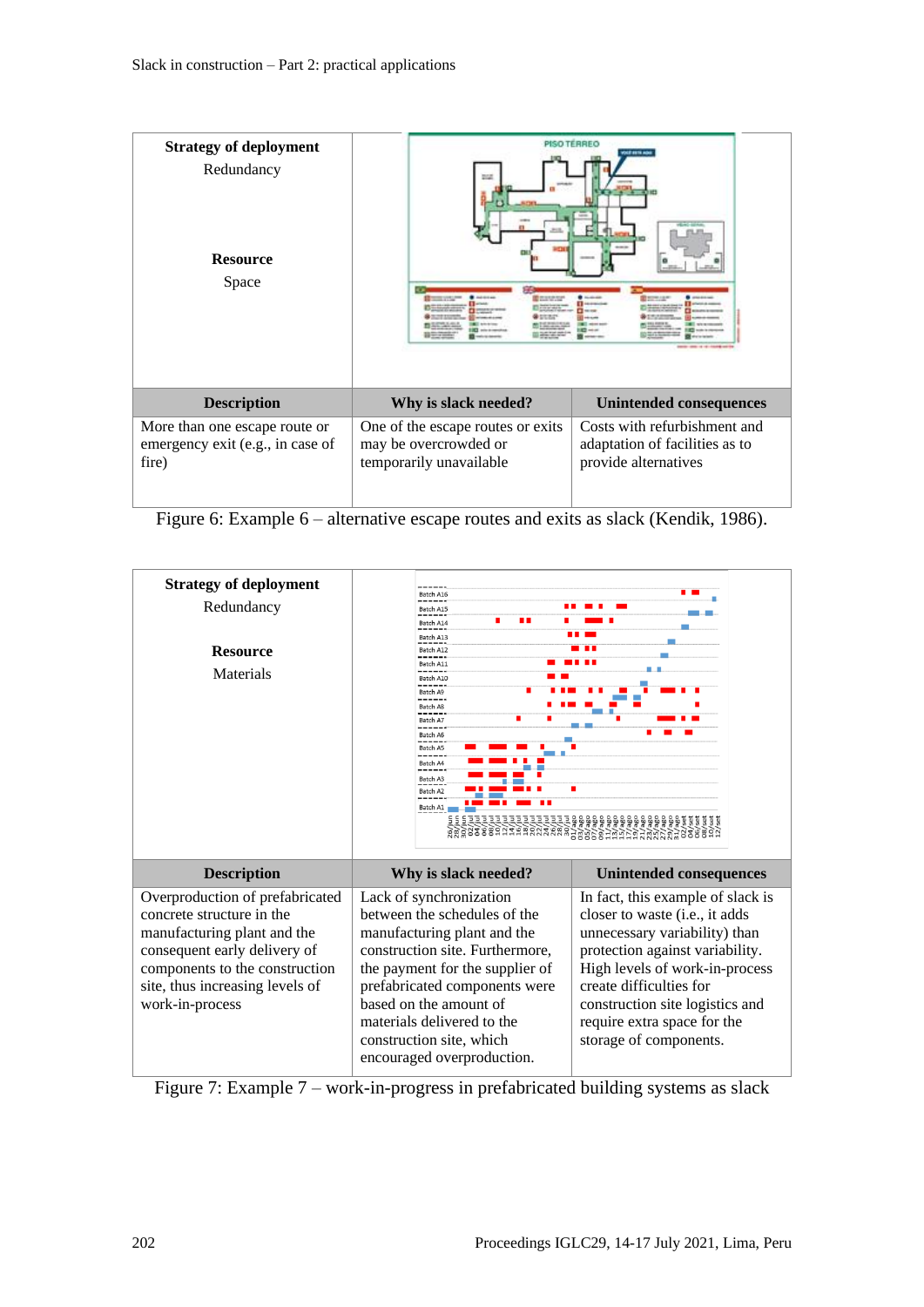Tarcisio Abreu Saurin, Daniela Dietz Viana, Carlos Torres Formoso, Iris D. Tommelein, Lauri Koskela, Marcus Fireman, Karina Barth, Fernanda Bataglin, Rafael Coelho, Vishesh Singh, Carolina Zani, Natália Ransolin, and Claudia Guerra Disconzi

| <b>Strategy of deployment</b>                                                                                                                                                                                                                                                                                                           | <b>Objectives</b><br>Intermediate objectives                                                                                                 | Actions in Production Management                                                                                                                                                                                                 |
|-----------------------------------------------------------------------------------------------------------------------------------------------------------------------------------------------------------------------------------------------------------------------------------------------------------------------------------------|----------------------------------------------------------------------------------------------------------------------------------------------|----------------------------------------------------------------------------------------------------------------------------------------------------------------------------------------------------------------------------------|
| Margin of manoeuvre<br><b>Resource</b><br>People                                                                                                                                                                                                                                                                                        | Develop a PPC<br>Protocol<br>Improve<br><b>Meeting</b><br>predictability<br>deadlines<br>Product<br>Improve layout<br>compliance<br>analysis | <b>Refine LBS/Takt</b><br><b>Support PSD</b><br>time for Look-ahead<br>process<br>Strengthem<br><b>Refine PSP</b><br>PPC process<br>Introduce<br>online<br>workshops<br>Improve cause detection<br>Reduce<br>and problem solving |
| <b>Description</b>                                                                                                                                                                                                                                                                                                                      | unfinished wor<br>Increase<br>productivity<br>Why is slack needed?                                                                           | Define a Performance<br><b>Measurement System</b><br><b>Unintended consequences</b>                                                                                                                                              |
| Construction sites were closed for<br>several weeks during the most<br>critical phases of the COVID-19<br>pandemic. Technical staff changed<br>their roles and formed a working<br>group for reviewing and improving<br>the company's managerial processes<br>such as performance measurement<br>and production planning and<br>control | Technical staff was partly<br>idle as a result of the closure<br>of construction sites.                                                      | Several short and long-term<br>benefits could arise such as the<br>development of innovative<br>practices, strengthening of<br>continuous improvement as an<br>organizational value and more<br>reliable processes.              |

Figure 8: Example 8 – Reallocation of staff during the COVID-19 pandemic as slack

| <b>Strategy of deployment</b><br>Redundancy<br><b>Resource</b><br>People (problem-solving<br>perspectives)                                             |                                                                                                                                                                                                                         |                                                                    |
|--------------------------------------------------------------------------------------------------------------------------------------------------------|-------------------------------------------------------------------------------------------------------------------------------------------------------------------------------------------------------------------------|--------------------------------------------------------------------|
| <b>Description</b>                                                                                                                                     | Why is slack needed?                                                                                                                                                                                                    | <b>Unintended consequences</b>                                     |
| Daily huddle to discuss<br>abnormalities and devise<br>solutions. Workers from<br>different hierarchical levels and<br>specialties attend the huddles. | The nature and impacts of<br>abnormalities are often<br>transdisciplinary and involve<br>several production processes.<br>No single actor is usually<br>capable of devising and<br>implementing effective<br>solutions. | Time away from core<br>production activities during the<br>huddles |

Figure 9: Example 9 – daily huddle to respond to abnormalities as slack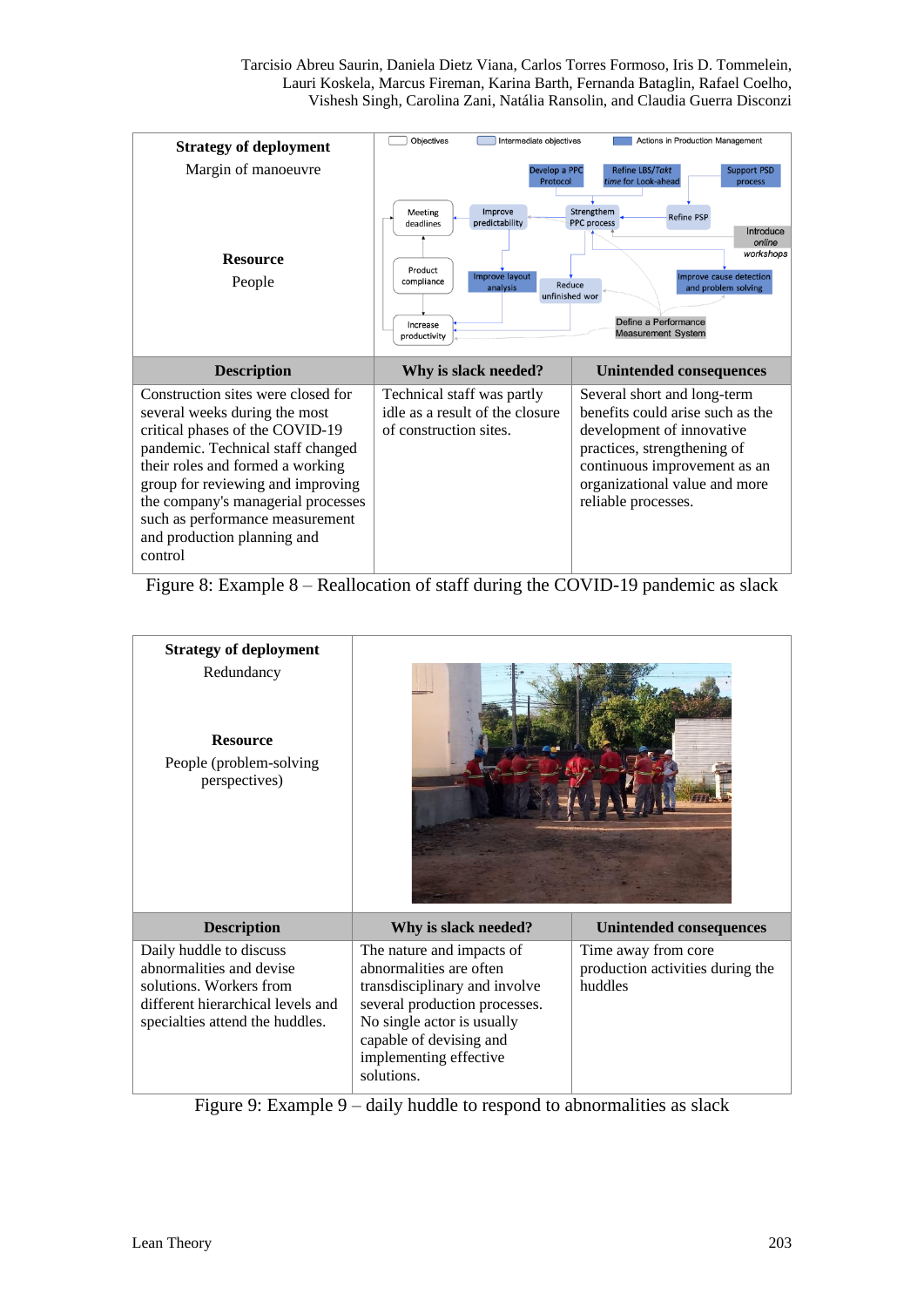Both examples that use daily huddles (Figures 1 and 9) emphasize the need to monitor and anticipate the system status. This is an important practice in changing environments, in which unexpected events may emerge.

Four out of the nine examples (1, 3, 8, 9) show how people can be slack resources under different circumstances. In examples 1, 3, and 8, although workers are reallocated from one task to another, there are implementation differences. In example 1, in which workers are reallocated across gangs and shifts to meet daily production goals, the identification of the need for slack occurs on the spot. Workers are shifted to a task of higher priority as a result of short-term needs. Meanwhile, in example 3, managers were well aware of the risks of having only one crane operator, and therefore they cared for the hiring of a backup crane operator who would be full-time available in the construction site.

The role of the product design process (and of the design itself) for the provision of slack was also highlighted by some examples. In example 2, a set-based design approach produced alternative designs for the foundations of electricity transmission towers – this strategy stems from the experience of the contractor and from the intrinsic uncertainty of soil surveys. In example 6, several escape routes were designed as a result of regulatory requirements. While example 2 consists of multiple redundant designs, example 6 consists of a single design that produces redundant solutions. Examples 2 and 6 also suggest that product design can be a cost-effective means of deploying slack resources – e.g., it is very likely cheaper to design alternative foundations than to make changes on the spot to adapt an inadequate design.

As for examples 4 and 5, they both refer to slack in the built environment of healthcare facilities. However, the nature of the slack strategy differs in terms of their designed or opportunistic character. In example 4 (layout of patient bays in an intensive care unit) the burden of adjusting performance lies on the shoulders of front-line caregivers. In example 5, the flexibility of in-patient wards was devised during the building design stage.

# **CONCLUSIONS**

This paper presented nine practical examples of slack in the construction industry. The examples suggest that: *(i)* slack plays a role in a wide range of processes such as contract management, safety management, supply chain management, product design and development, and production planning and control; *(ii)* slack is deployed through a variety of strategies and resources, which are not limited to the traditional buffer resources of time, inventory, and capacity; *(iii)* slack has a social-technical nature, which means that people's behaviours and knowledge play a role as slack resources; and *(iv)* slack is often implicit in existing practices (e.g., daily huddles – example 9), which may reflect its high reliability (e.g., alternative designs for foundations – example 2) or infrequent use (e.g., alternative emergency exists – example 6) - in both cases there is a risk of taking for granted the availability of slack, which can lead to complacency. These characteristics of slack indicate that it has a broader meaning and implications than the concept of buffer. Thus, this article adds empirical evidence to the study by Formoso et al. (2021), which argues for the use of the concept of slack as an alternative to the concept of buffer in lean construction.

Furthermore, our findings suggest that the development of a descriptive and prescriptive theory of slack in construction is a goal worth pursuing as it can unify apparently disparate concepts and practices that share the same underlying fundamental properties and objectives. This theorization might be useful for making it systematic the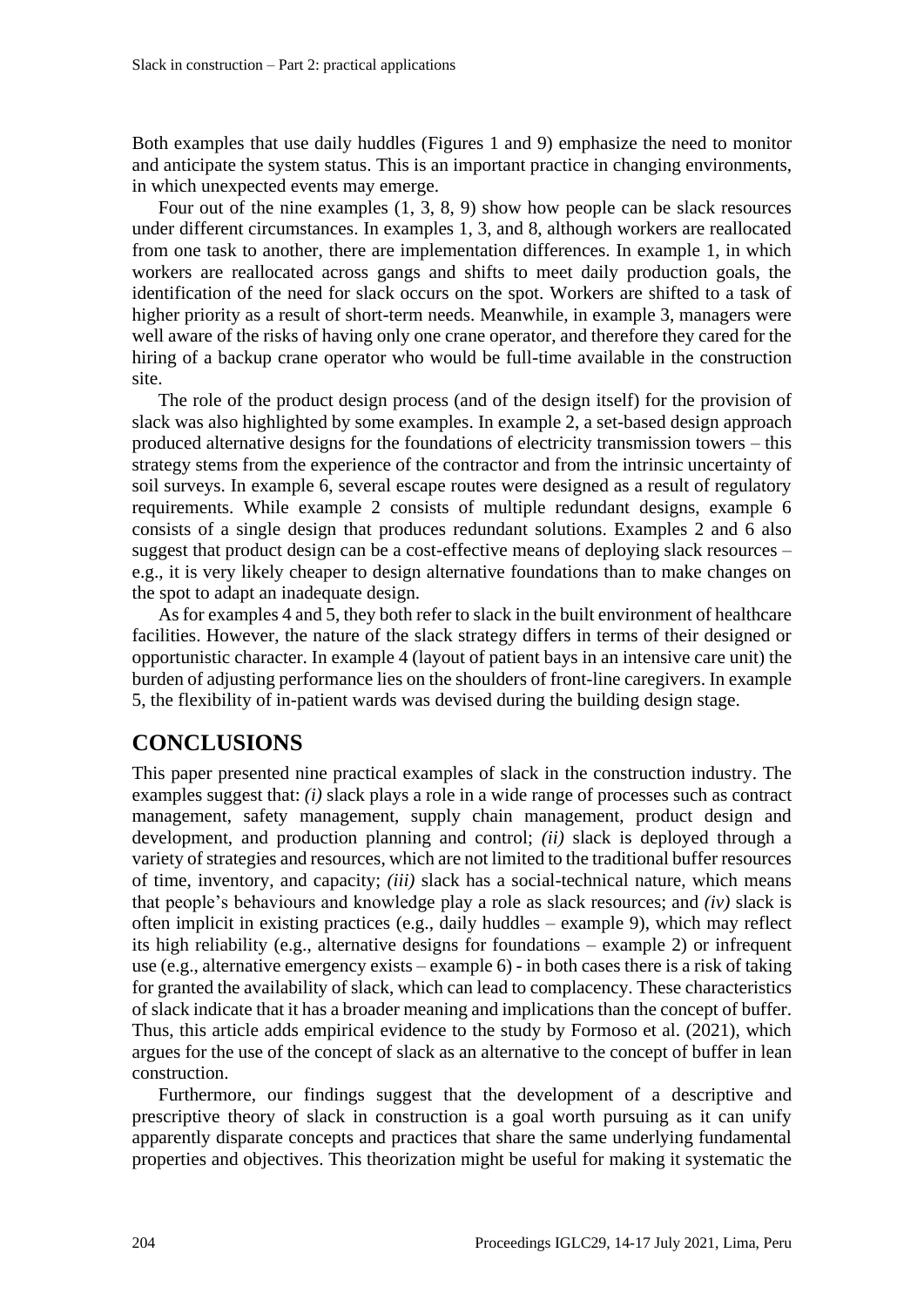application of slack in construction, giving visibility to its presence (or lack) and offering new tools for project managers.

As a limitation, the examples presented in this paper are short of detailed contextual information, which means that a deeper analysis of how slack interacted with other elements of the construction projects was not undertaken. For the same reason, there was no discussion of how slack evolved over time and how different slack resources could play complementary roles.

Based on the findings of this study and its companion paper, a number of opportunities for future research are proposed:

*(i)* The investigation of the trade-off between slack and waste, shedding light on the criteria to be accounted for when managing that trade-off;

*(ii)* The understanding of slack resources at different scales, encompassing the micro (e.g., construction activities), meso (e.g., project management at the site and company level), and macro levels (e.g., supply chain, regulations) of the construction industry;

*(iii)* The analysis of the implications of slack for innovation and resilience in construction*;*

*(iv)* The understanding of slack in a wide variety of management processes. Production planning and control stands out due to its central role in construction management, which makes it potentially useful for the identification of the need for slack (and deployment of slack) in other processes such as procurement, quality and safety management. In addition, the investigation of slack in product development seems to be a promising approach as it has the potential for more cost–effective solutions in comparison to those devised on the spot during the construction stage;

*(v)* The exploration of the interactions between slack resources and slack strategies, in order to identify synergistic relationships and possible conflicts; and

*(vi)* Quantitative investigations of the impact of slack on the performance of construction projects, comparing projects with different levels and types of slack.

# **ACKNOWLEDGMENTS**

This research was supported in part by the Project Production Systems Laboratory (P2SL) at UC Berkeley. Any opinions, findings, conclusions, or recommendations expressed in this paper are those of the authors and do not necessarily reflect the views of P2SL or its members.

#### **REFERENCES**

- Ashby, W.R. (1991). "Requisite variety and its implications for the control of complex systems." In: *Facets of systems science*, pp. 405-417. Springer, Boston, MA.
- Azadeh, A., Kolaee, M.H., and Salehi, V. (2016). "The impact of redundancy on resilience engineering in a petrochemical plant by data envelopment analysis." *Proc. Inst. of Mech. Engineers, Part O: J Risk and Reliability*, 230(3): 285-296.
- Bourgeois, J. (1981). "On the measurement of organizational slack." *Academy Management Review*, 6(1): 29-39.
- Capolongo, S., Gola, M., Brambilla, A., Morganti, A., Mosca, E. I., and Barach, P. (2020). "COVID-19 and Healthcare Facilities: a Decalogue of Design Strategies for Resilient Hospitals." *Acta Biomed*., Vol. 91, Suppl. 9:50-60. [doi.org/10.23750/abm.v91i9-](https://doi.org/10.23750/abm.v91i9-S.10117) [S.10117.](https://doi.org/10.23750/abm.v91i9-S.10117)
- Gerwin, D. (1993). "Manufacturing flexibility: a strategic perspective." *Management Science*, 39:395-410.